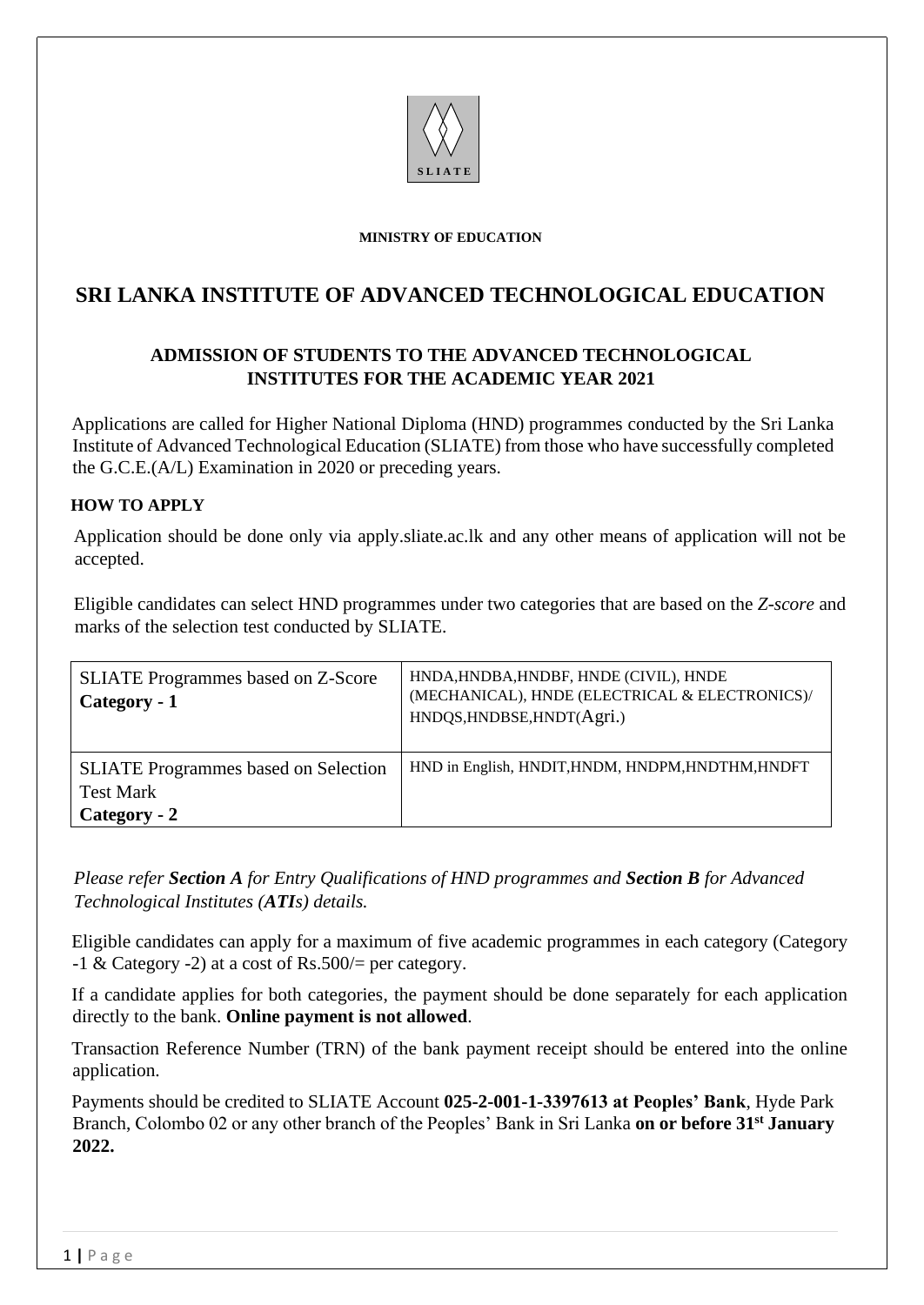A hard copy of the application that is system generated after the confirmation of online application, should be signed and sent along with the payment receipt to the relevant **ATI** where the applicant's first preference is given **on or before 31st January 2022** via registered post.

#### The **reference number generated by the online system** should be clearly stated **at the top -left corner of the envelope.**

Status of the application during and after processing will be informed via the given e-mail address, mobile phone number or by post.

Applications received after the closing date **31/01/2022** will not be entertained under any circumstances.

#### **MODE OF CONDUCTING PROGRAMMES**

Full-Time Courses Part-Time Courses (During Weekends) Medium of instruction: - English

Part-Time courses are conducted for those who are employed in the relevant fields.

#### **COURSE FEES**

Full-Time course fee - Free

| Part-Time course fees per semester are as follows.        |                        |  |  |
|-----------------------------------------------------------|------------------------|--|--|
| Higher National Diploma in Accountancy – HNDA             | $Rs.7,500/=$           |  |  |
| Higher National Diploma in English – HND in English       | $Rs.12,000 =$          |  |  |
| Higher National Diploma in Information Technology – HNDIT | $\text{Rs}.18$ , 000/= |  |  |

#### **REGISTRATION**

Originals and certified copies of the educational and other required documents should be produced at the registration.

#### **HOSTEL FACILITIES**

A limited number of full-time students will be provided hostel facilities on request only at the following ATIs.

| ATI Dehiwala and Gampaha - | Only for female students |
|----------------------------|--------------------------|
| ATI Ampara and Colombo     | Male & female students   |

# *Section "A"* **Entry qualifications for the HNDs**

#### **1. Higher National Diploma in Accountancy (HNDA)**

#### **1.1 Full-Time - 4 years**

Applicants should have the following qualifications: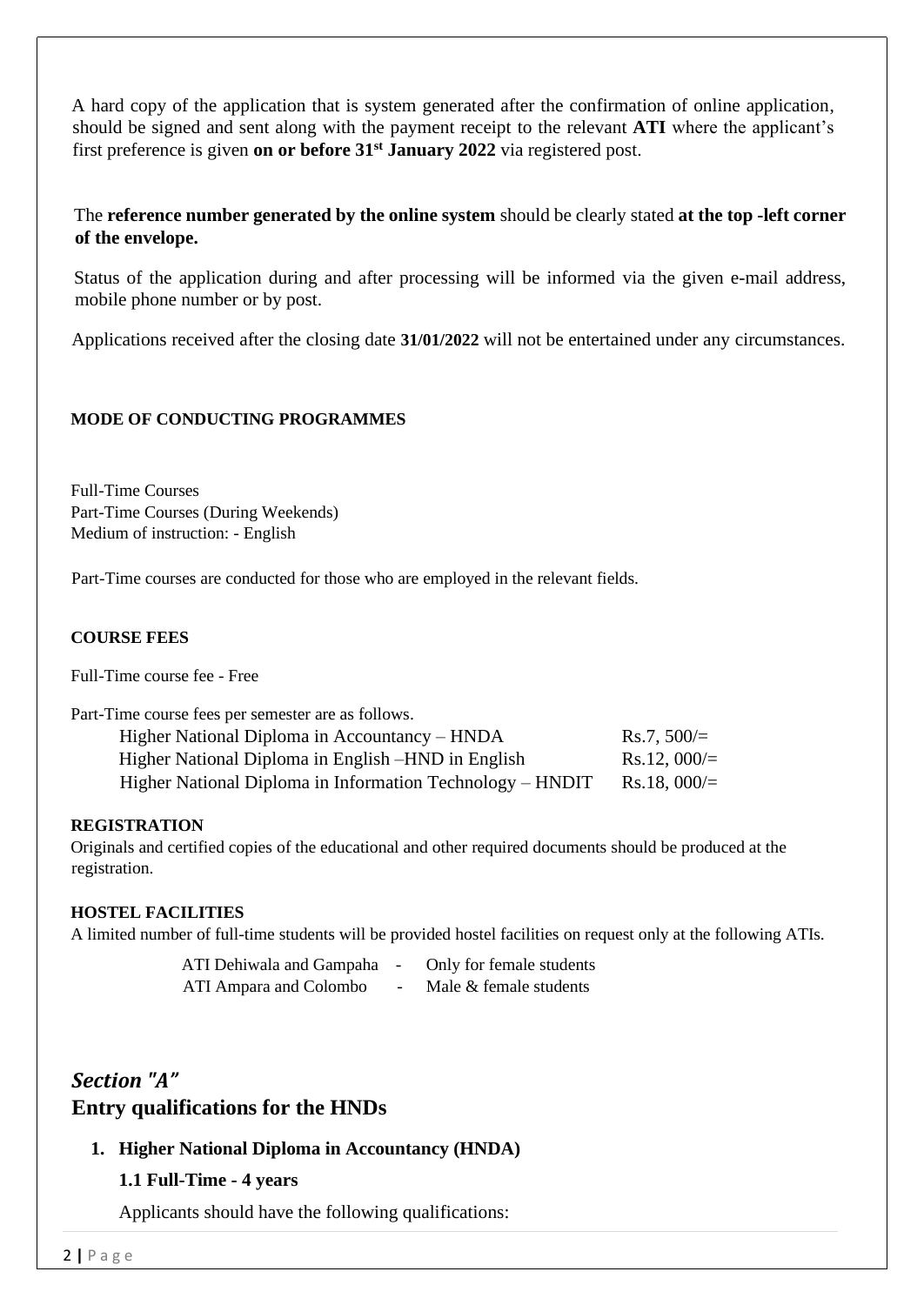Passed the G.C.E. (A/L) examination in one sitting with a Credit pass for Accountancy (priority will be given to the Commerce stream students. Second preference will be given to the students of the Technology stream if vacancies exist for eligible students).

#### **and**

An Ordinary pass for English and Mathematics at the G.C.E. (O/L) examination.

#### **1.2 Part-Time - 4 years**

Applicants should have one of the following qualifications:

(i) Passed the G.C.E. (A/L) examination in one sitting with a Credit pass for Accountancy

#### **and**

An Ordinary pass for English and Mathematics at the G.C.E. (O/L) examination.

## **OR**

(ii) Passed the G.C.E. (A/L) examination in one sitting with an Ordinary pass for Accountancy

#### **and**

 Completion of any of the certificate courses given below conducted by the Department of Technical Education & Training (DTET)

- A. Higher National Diploma Accounting Sector
- B. National Certificate in Accounting Technicians
- C. National Certificate in Business Studies
- D. National Certificate in Accounting

#### **and**

An Ordinary pass for English and Mathematics at the G.C.E. (O/L) examination.

#### **and**

The applicant should be an employee in the relevant field in a government institution/public enterprise/ recognized firm or self-employed (entrepreneur).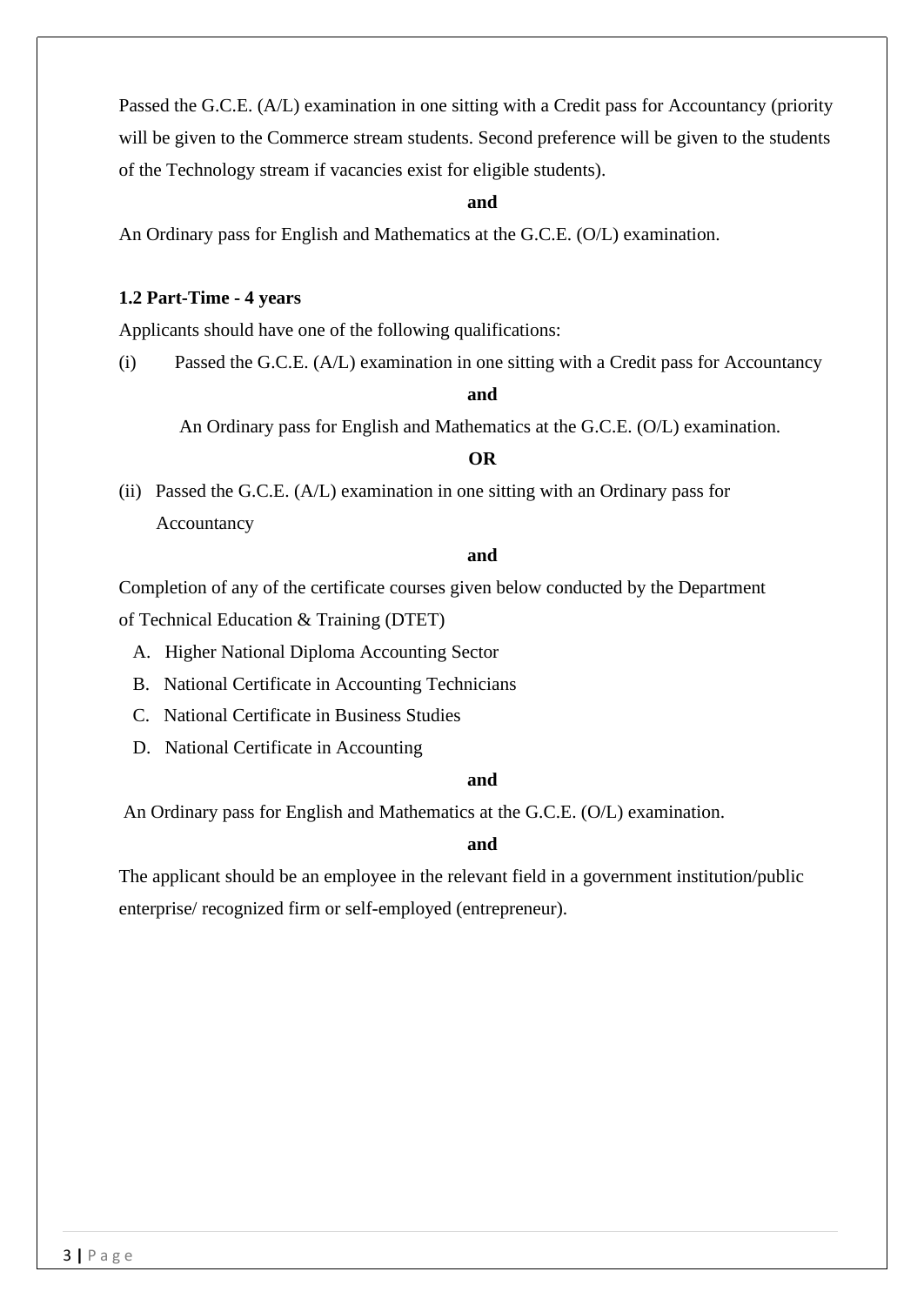**Note 1:** HNDA Part-Time applicants who possess any one of the following qualifications will be exempted from the  $1<sup>st</sup>$  year and will be enrolled to the  $2<sup>nd</sup>$  year if other entry requirements are met along with the available capacity at ATIs.

- (i) Completion of the Higher National Diploma in Business Administration/ Business Finance & National Diploma in Business Studies conducted by the SLIATE.
- (ii) Completion of Business Level I & II (or Executive level or CAB I and CAB II or Foundation & Intermediate level or Licentiate I and II) conducted by the Chartered Accountants of Sri Lanka.
- (iii)Completion of part I and part II of the Chartered Institute of Management Accountants (CIMA UK).
- (iv)Completion of part I and part II of the Association of Chartered Certified Accountants (ACCA-UK)
- (v) Completion of the Association of Accounting Technicians (AAT).
- (vi)Completion of ACMA conducted by the Institute of Certified Management Accountants (CMA-Sri Lanka).

**Note 2:** According to the Public Administration Circular No. 46/90, the Higher National Diploma in Accountancy has been recognized to be accepted as an alternative qualification to a General Degree in Commerce (Ordinary pass), awarded by a recognized university registered under the University Grant Commission (UGC) for recruitment purposes.

## **2. Higher National Diploma in Business Administration – (HNDBA) Full-Time – 2 ½ years**

### **3. Higher National Diploma in Business Finance – (HNDBF) Full-Time – 2 ½ years**

Applicants should have the following qualifications:

(i) Passed the G.C.E. (A/L) examination in one sitting in Commerce stream and

Ordinary pass for English and Mathematics at the G.C.E. (O/L) examination

- 
- **4. Higher National Diploma in Engineering (HNDE - Civil): Full-Time – 3 ½ yrs 5. Higher National Diploma in Engineering (HNDE - Electrical & Electronic): Full-Time-3½ yrs**
- **6. Higher National Diploma in Engineering (HNDE - Mechanical): Full-Time – 3 ½ yrs**
- **7. Higher National Diploma in Quantity Surveying (HNDQS): Full-Time – 2 ½ yrs**
- **8. Higher National Diploma in Building Services Engineering (HNDBSE): Full-Time – 3 ½ yrs**

Applicants should have the following qualifications:

a. Passed the G.C.E. (A/L) examination in one sitting in Physical Science stream (Chemistry, Physics and Combined Mathematics)

and

Ordinary pass in English at the G.C.E. (O/L) examination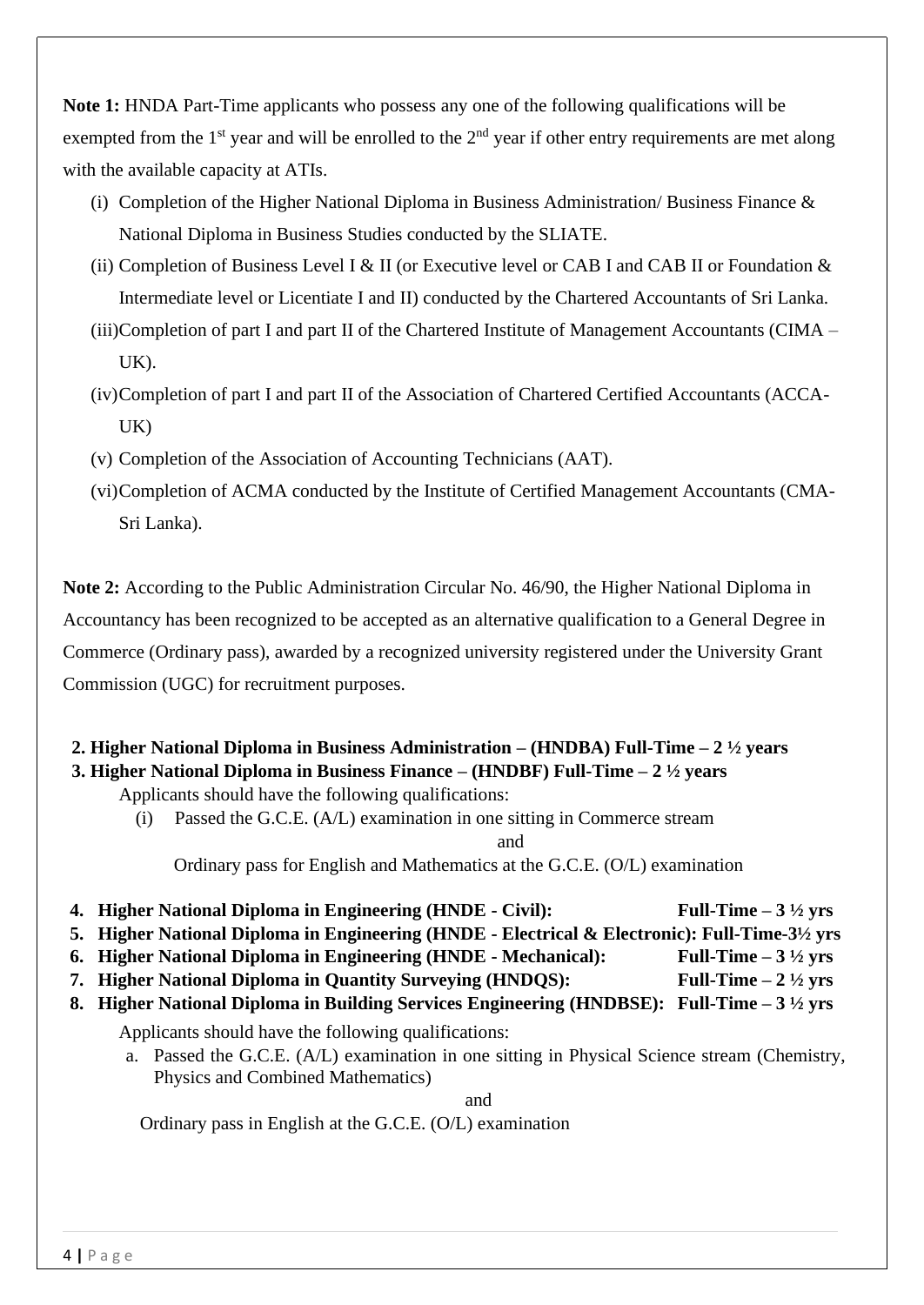## **9.Higher National Diploma in English (HND in English)**

## **9.1 Full-Time – 2 ½ years**

Applicants should have the following qualifications:

(i) Passed the G.C.E. (A/L) examination in one sitting in any stream (General English will not be considered as one of the main three subjects)

and

(ii) Credit pass for English at the G.C.E. (O/L) examination.

or

Ordinary pass for Appreciation of English Literary Text at the G.C.E. (O/L) examination

## **9.2 Part-Time – 2 ½ years**

In addition to the above qualifications in **9.1**, the applicant should be employed in the government sector / public enterprise / recognized firm (must produce particulars regarding EPF/ETF) or self-employed (entrepreneur). Should produce legal documents at the interview.

## **10. Higher National Diploma in Food Technology (HNDFT) Full-Time – 2 ½ years**

Applicants should have the following qualifications:

(i) Passed the G.C.E. (A/L) examination in one sitting in Bio Science or Physical Science stream and

Ordinary pass for English and Mathematics at the G.C.E. (O/L) examination

## **11. Higher National Diploma in Information Technology (HNDIT)**

## **11.1 Full Time – 2 ½ years**

Applicants should have the following qualifications:

(i) Passed the G.C.E. (A/L) examination in one sitting in any stream

and

Ordinary pass for English and Mathematics at the G.C.E. (O/L) examination

## **11.2 Part-Time – 2 ½ years**

In addition to the qualifications in **11.1**,the applicant should be employed in the relevant field in a government institution / public enterprise / recognized firm or self-employed (entrepreneur).

## **12. Higher National Diploma in Management (HNDM)**

#### **Full-Time – 3 years**

Applicants should have the following qualifications:

(i) Passed the G.C.E. (A/L) examination in one sitting in any stream

and

Ordinary pass for English and Mathematics at the G.C.E. (O/L) examination

or

(ii) National Certificate for Accounting Technicians or National Certificate in Business Studies (Public Administration / Marketing) conducted by the Department of Technical Education & Training

and

Ordinary pass for English and Mathematics at the G.C.E. (O/L) examination

## **13. Higher National Diploma in Project Management (HNDPM)**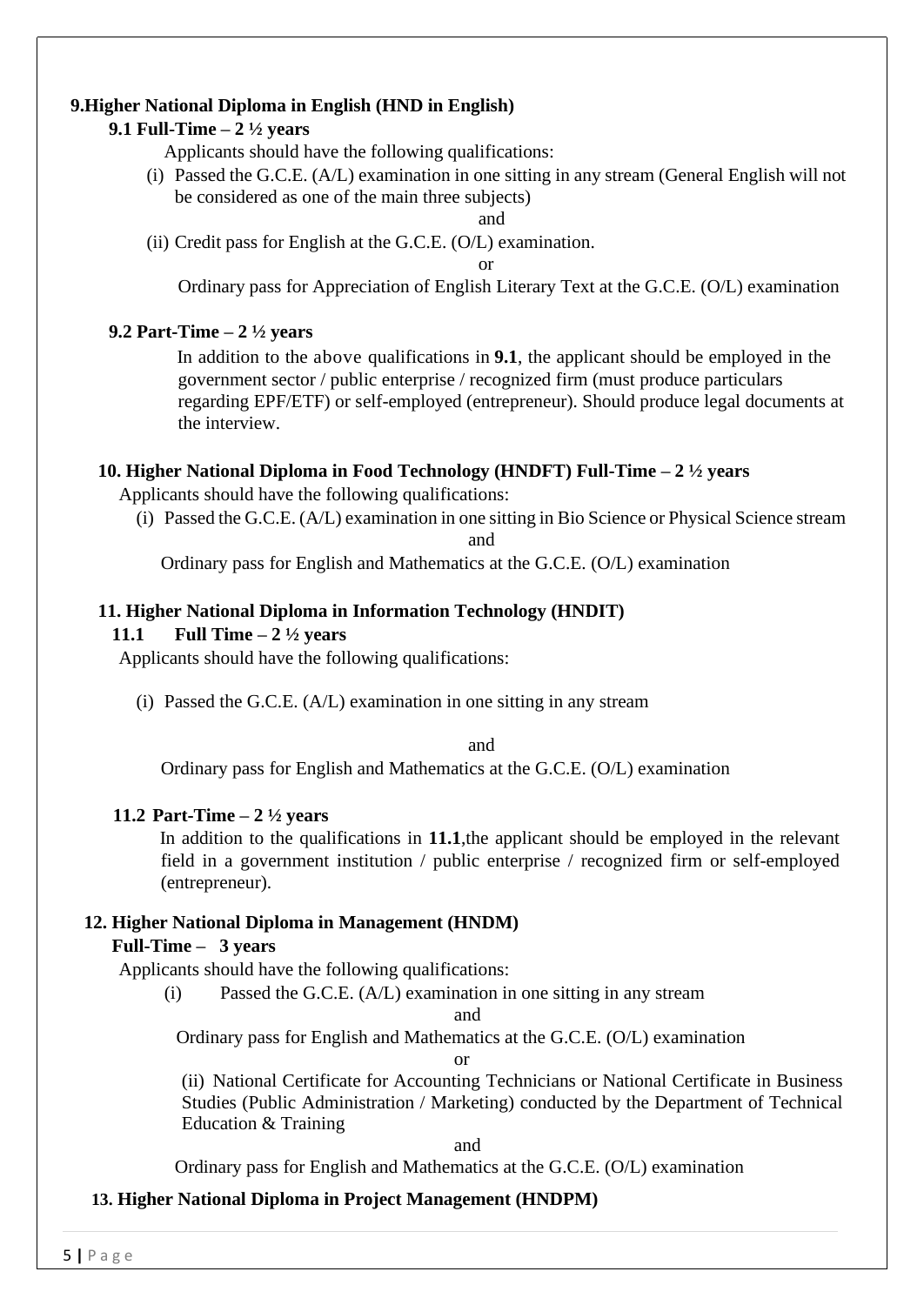#### **Full-Time –2 ½ years**

Applicants should have the following qualifications:

(i) Passed the G.C.E. (A/L) examination in one sitting in any stream

and

Ordinary pass for English and Mathematics at the G.C.E. (O/L) examination

### **14. Higher National Diploma in Technology Agriculture – (HNDT- Agriculture) Full-Time – 3 years**

Applicants should have the following qualifications:

a. Passed the G.C.E. (A/L) examination in one sitting in Bio Science stream (including three of following subjects: Chemistry, Agricultural Science, Biology and Physics).

and

Ordinary pass for English and Mathematics at G. C. E. (O/L) examination

#### **15. Higher National Diploma in Tourism & Hospitality Management – (HNDTHM) Full**-**Time – 3 years**

Applicants should have the following qualifications:

a. Passed the G.C.E. (A/L) examination in one sitting in any stream

and

Ordinary pass for English and Mathematics at the G.C.E. (O/L) examination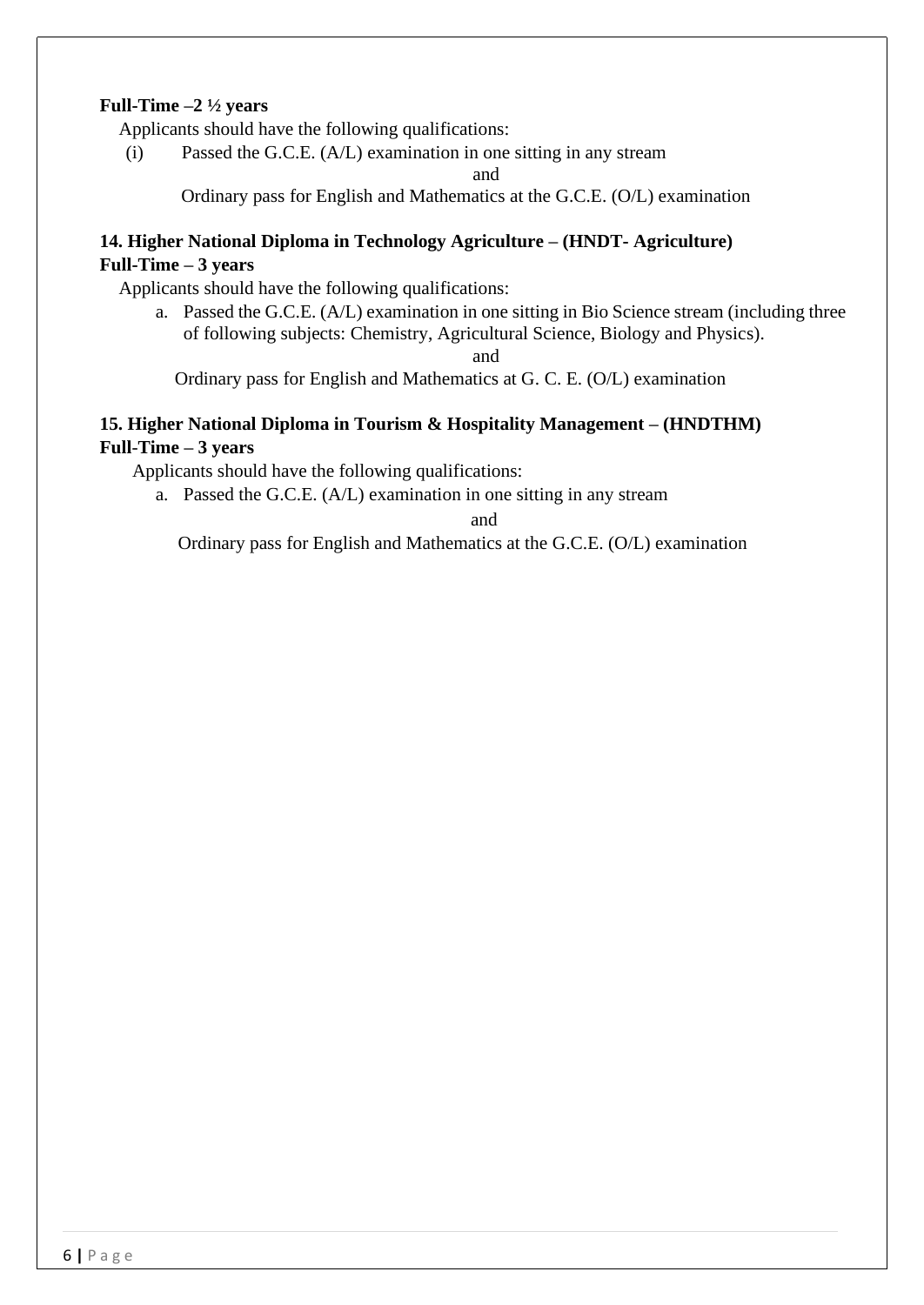# *Section "B"*

## **Names of ATIs, Addresses, Telephone Numbers and the Higher National Diploma (HND) courses [Full Time (FT) & Part Time (PT)]**

|    | <b>Name of ATI</b>                                                 | <b>Address</b>                                                      | <b>Telephone</b><br><b>Numbers</b> | <b>Courses Offered</b>                                                                                                                                                                                                                          |
|----|--------------------------------------------------------------------|---------------------------------------------------------------------|------------------------------------|-------------------------------------------------------------------------------------------------------------------------------------------------------------------------------------------------------------------------------------------------|
|    | <b>Hardy Advanced</b><br>01 Technological<br>Institute - Ampara    | Prof. Even A<br>Hardy Mawatha,<br>Ampara.                           | 063-2222056<br>063-2223035         | HNDT (Agri)(FT), HNDA (FT),<br>HNDM(FT), HNDIT (FT), HNDTHM(FT),<br>HND in English (FT),<br>HNDA (PT), HND in English (PT) HNDIT (PT)                                                                                                           |
|    | Advanced<br>02 Technological Institute -<br>Anuradhapura           | Akkara 111,<br>Anula Mw,<br>Pandulagama,<br>Anuradhapura.           | 025-2234417                        | HNDIT(FT), HNDA (FT), HND in English<br>(FT), HNDTHM(FT),<br>HNDIT(PT) HNDA (PT), HND in English (PT)                                                                                                                                           |
| 03 | Advanced<br>Technological Institute -<br>Badulla                   | Greenland Drive,<br>Badulla.                                        | 055-2230218<br>055-2223818         | HNDIT (FT), HNDA (FT), HNDM(FT),<br>HND in English (FT), HNDTHM(FT),<br>HNDIT (PT), HNDA (PT), HND in English (PT)                                                                                                                              |
|    | Advanced<br>04 Technological<br>Institute - Batticaloa             | Main Street,<br>Kovil Kulam<br>East,<br>Arayampathy,<br>Batticaloa. | 065-2247519<br>065-2247470         | HNDIT (FT), HNDA (FT), HND in<br>English, (FT) HNDA (PT), HND in English<br>(PT), HNDIT(PT),                                                                                                                                                    |
|    | Advanced<br>05 Technological Institute - Rodrigo Place,<br>Colombo | No. 42,<br>Colombo 15.                                              | 011-2521152<br>011-2521282         | HNDE (Civil)(FT), HNDE(Mechanical)(FT),<br>HNDE (Electrical & Electronics)(FT)<br>HNDQS(FT), HNDBSE(FT)                                                                                                                                         |
|    | Advanced<br>06 Technological Institute - Waidya Rd,<br>Dehiwala    | No 51,<br>Dehiwala.                                                 | 011-2738349                        | HNDIT (FT), HNDA (FT), HNDM (F/T),<br>HNDBA (FT), HND in English (FT),<br>HNDBF(FT), HNDTHM(FT),<br>HNDA (PT), HND in English (PT),                                                                                                             |
| 07 | Advanced<br>Technological<br>Institute - Galle                     | Siridamma Mw,<br>Labuduwa,<br>Akmeemana,<br>Galle.                  | 091-2246179                        | HNDE (Civil)(FT), HNDE(Mechanical)(FT),<br>HNDE (Electrical & Electronics)(FT)<br>HNDQS(FT), HNDIT (FT), HNDT(Agri)(FT),<br>HNDA (FT), HNDM(FT), HNDTHM(FT),<br>HNDBA(FT), HND in English (FT),<br>HNDA (PT), HNDIT (PT), HND in<br>English(PT) |
|    | Advanced<br>08 Technological Institute - Essalla,<br>Gampaha       | Naiwala,<br>Veyangoda.                                              | 033-2287519<br>033-2292544         | HNDT (Agri) (FT), HNDIT (FT),<br>HNDFT(FT), HNDA (FT),<br>HNDA (PT),), HNDIT (PT),                                                                                                                                                              |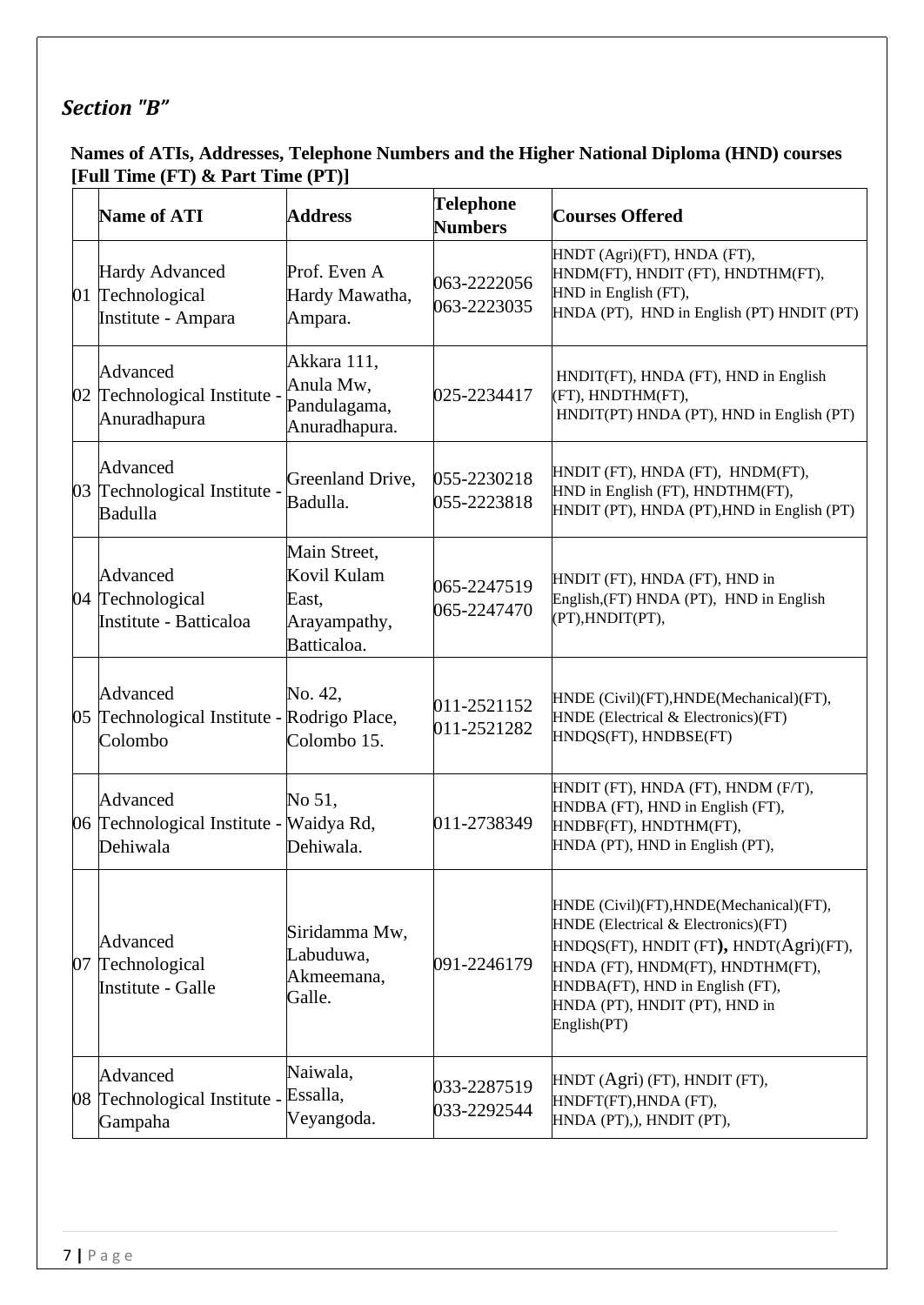|    | 09 Advanced<br>Technological<br>Institute - Jaffna               | No. 665/2,<br>Beach Rd.<br>Gurunagar,<br>Jaffna.                                                             | 021-2222595<br>021-2229803 | HNDE (Civil)(FT), HNDE<br>(Electrical & Electronics)(FT),<br>HNDA (FT), HND in English(FT),<br>HNDQS(FT), HNDM(FT),<br>HNDIT (FT)<br>HNDIT (PT), HNDA (PT), HND in English (PT) |
|----|------------------------------------------------------------------|--------------------------------------------------------------------------------------------------------------|----------------------------|---------------------------------------------------------------------------------------------------------------------------------------------------------------------------------|
|    | Advanced<br>10 Technological Institute -<br>Kandy                | No. 16,<br>Keppetipola<br>Mawatha,<br>Kandy.                                                                 | 081-2232097<br>081-2226644 | HNDIT (FT), HNDA (FT), HNDM(FT),<br>HNDBA(FT), HND in English (FT),<br>HNDTHM (FT)<br>HNDA (PT), HND in English (PT), HNDIT (PT)                                                |
|    | Advanced<br>11 Technological Institute -<br>Kegalle              | Bandaranayake<br>Mawatha, Kegalle. 035-2221713                                                               | 035-2221297                | HNDIT(FT), HNDA(FT), HND in English(FT),<br>HNDPM(FT)<br>HNDA (PT), HND in English (PT)                                                                                         |
|    | Advanced<br>12 Technological Institute Wilgoda Rd,<br>Kurunegala | No. 22/1,<br>Kurunegala.                                                                                     | 037-2229583<br>037-2224911 | HNDIT(FT), HNDA(FT), HNDM(FT),<br>HND in English (FT), HNDTHM(FT)<br>HNDIT (PT), HNDA (PT), HND in English(PT)                                                                  |
|    | Advanced<br>13 Technological Institute -<br>Mannar               | De LaSalle English<br><b>Medium School</b><br>Building,<br>Thalaimannar<br>Road, Mannar.                     | 023-3122555                | HND in English (FT),<br>HNDIT (FT)                                                                                                                                              |
|    | Advanced<br>14 Technological Institute -<br>Nawalapitiya         | No. 154/6,<br>Gampola Road.<br>(Black Street),<br>Aishwarya Hall,<br>4 <sup>th</sup> Floor,<br>Nawalapitiya. | 054-2050634                | HNDTHM(FT), HNDM(FT),                                                                                                                                                           |
|    | Advanced<br>15 Technological Institute -<br>Rathnapura           | New Town,<br>Ratnapura.                                                                                      | 045-2231492<br>045-2231493 | HNDIT(FT), HNDA(FT), HND in English(FT)<br>HNDA (PT), HND in English (PT)                                                                                                       |
|    | Advanced<br>16 Technological Institute -<br>Sammanthurai         | ATI Avenue,<br>Sammanthurai.                                                                                 | 067-2261304                | HNDIT (FT), HNDA (FT), HND in English (FT),<br>HNDM (FT)<br>HNDIT (PT), HNDA (PT), HND in English (PT)                                                                          |
| 17 | Advanced<br>Technological Institute -<br>Tangalle                | Yayawaththa,<br>Netolpitiya,<br>Tangalle.                                                                    | 0472241845<br>0472241846   | HNDIT (FT), HNDA (FT), HND in English (FT)<br>HNDA (PT), HND in English (PT)                                                                                                    |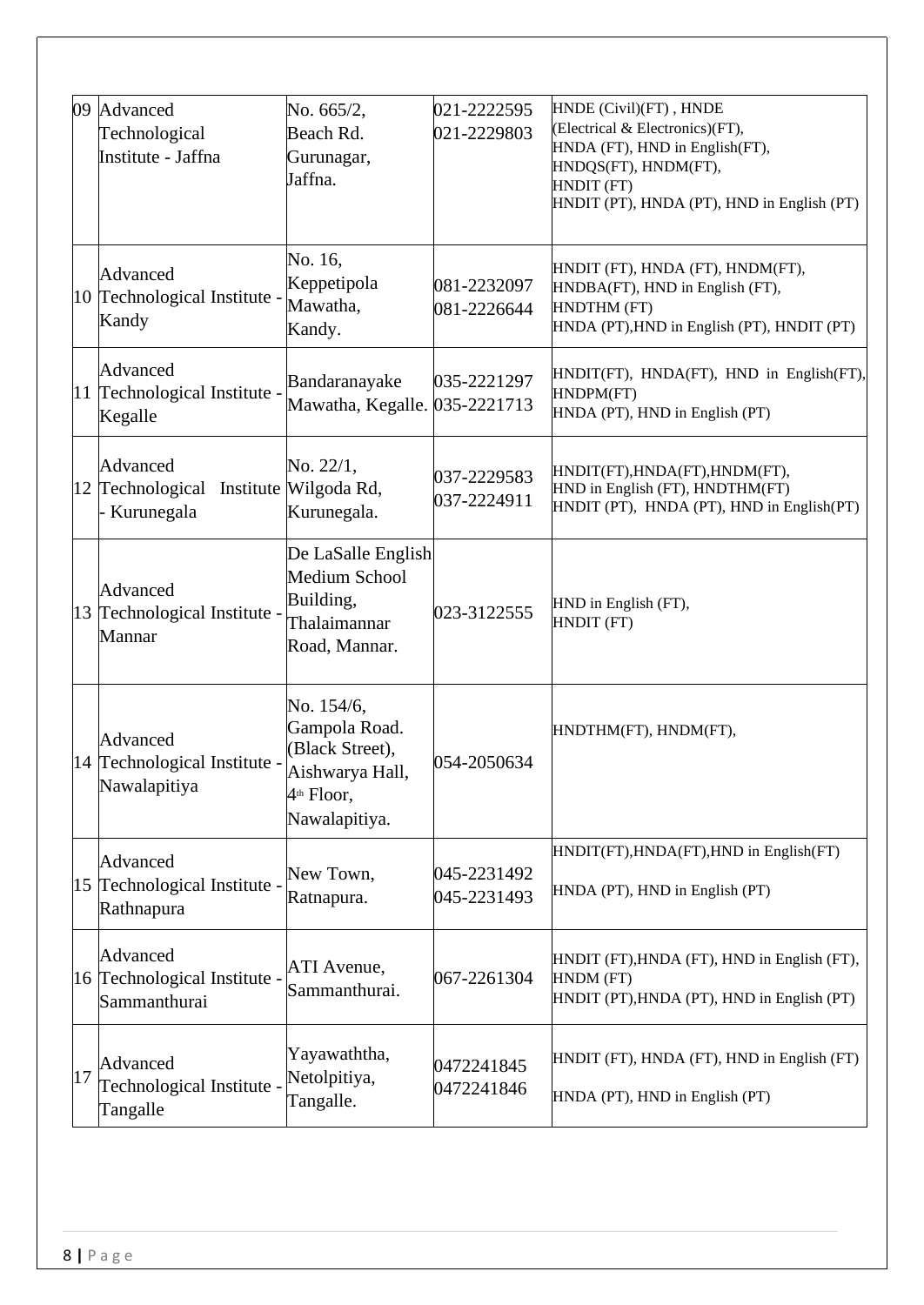| Advanced<br>18 Technological Institute - Varothayanagar,<br>Trincomalee | Kanniya Rd,<br>Trincomalee.                             | 0262223232<br>0262050617 | HNDIT (FT), HNDA (FT), HND in English (FT),<br>HNDTHM(FT)<br>HNDA (PT), HNDIT (PT), HND in English (PT) |
|-------------------------------------------------------------------------|---------------------------------------------------------|--------------------------|---------------------------------------------------------------------------------------------------------|
| Advanced<br>19 Technological Institute -<br>Vavuniya                    | Off A 9 Road,<br>Veppankulam,<br>Ómanthai,<br>Vavuniya. | 0242052733               | HNDA (FT), HND in English(FT)<br>HNDA (PT), HND in English (PT)                                         |